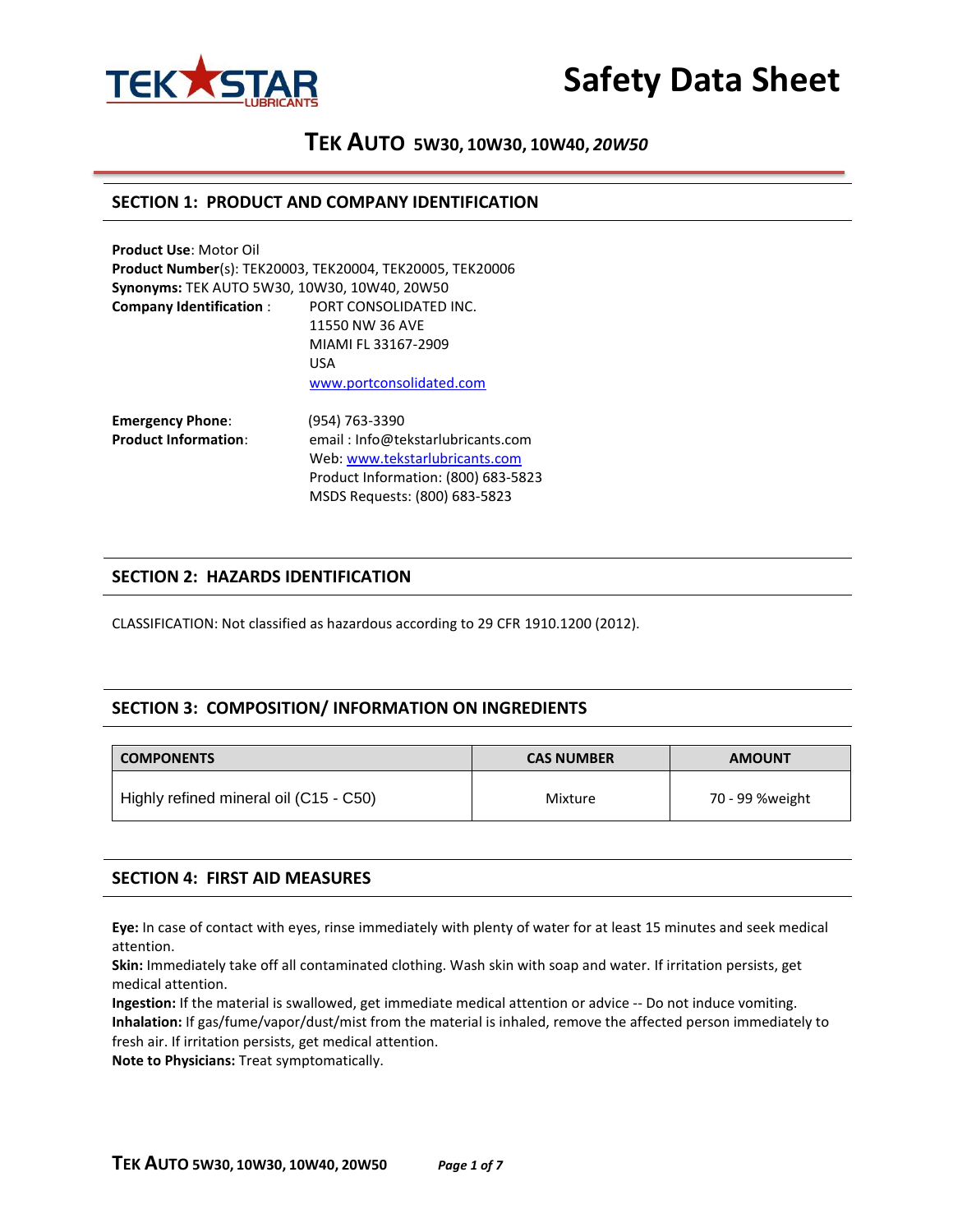



## **SECTION 5: FIRE FIGHTING MEASURES**

**Specific Methods:** Use water to cool fire-exposed containers, structures, and to protect personnel. **Specific Hazards:** Water or foam may cause frothing if the product is heated above 93 degrees C (200 degrees F). Combustion may produce the following products: Oxides of carbon, nitrogen, and phosphorus. Decomposition of this product may yield hydrogen sulfide and sulfur dioxide.

Upon decomposition, this product emits carbon monoxide, carbon dioxide and/or low molecular weight hydrocarbons.

Empty container(s) may retain product residue -- solid, liquid, and/or vapor -- and can be dangerous. Do not pressurize, cut, weld, braze, solder, drill, grind, or expose such containers to heat, flame, sparks, static electricity, or other sources of ignition. They may explode and cause injury or death.

**Extinguishing Media:** Use dry chemical, foam, carbon dioxide or water fog. Water or foam may cause frothing. Carbon dioxide and inert gas can displace oxygen. Use caution when applying carbon dioxide or inert gas in confined spaces.

**Protection of Fire Fighters:** Firefighters must use full bunker gear including NIOSH-approved positive pressure selfcontained breathing apparatus to protect against potential hazardous combustion or decomposition products and oxygen deficiencies.

## **SECTION 6: ACCIDENTAL RELEASE MEASURES**

**Spill Management:** Do not touch damaged containers or spilled material unless wearing appropriate protective equipment. Slipping hazard; do not walk through spilled material. Stop leak if you can do so without risk. For small spills, absorb or cover with dry earth, sand, or other inert non-combustible absorbent material and place into waste containers for later disposal. Contain large spills to maximize product recovery or disposal. Prevent entry into waterways or sewers. In urban area, cleanup spill as soon as possible. In natural environments, seek cleanup advice from specialists to minimize physical habitat damage. This material will float on water. Absorbent pads and similar materials can be used. Comply with all laws and regulations.

**Reporting:** Report spills to local authorities as appropriate or required.

## *SECTION 7: HANDLING AND STORAGE*

**Handling:** Keep containers closed and do not handle or store near heat, sparks, or any other potential ignition sources. Avoid contact with oxidizing agents. Never siphon by mouth. Avoid contact with eyes, skin, and clothing. Avoid contamination and extreme temperatures.

Empty containers may contain product residues that can ignite with explosive force. Drain and purge equipment, as necessary, to remove material residues. Follow proper entry procedures, including compliance with 29 CFR 1910.146 prior to entering confined spaces such as tanks or pits. Use appropriate respiratory protection when concentrations exceed any established occupational exposure level (See Section 8). Promptly remove contaminated clothing. Wash exposed skin thoroughly with soap and water after handling.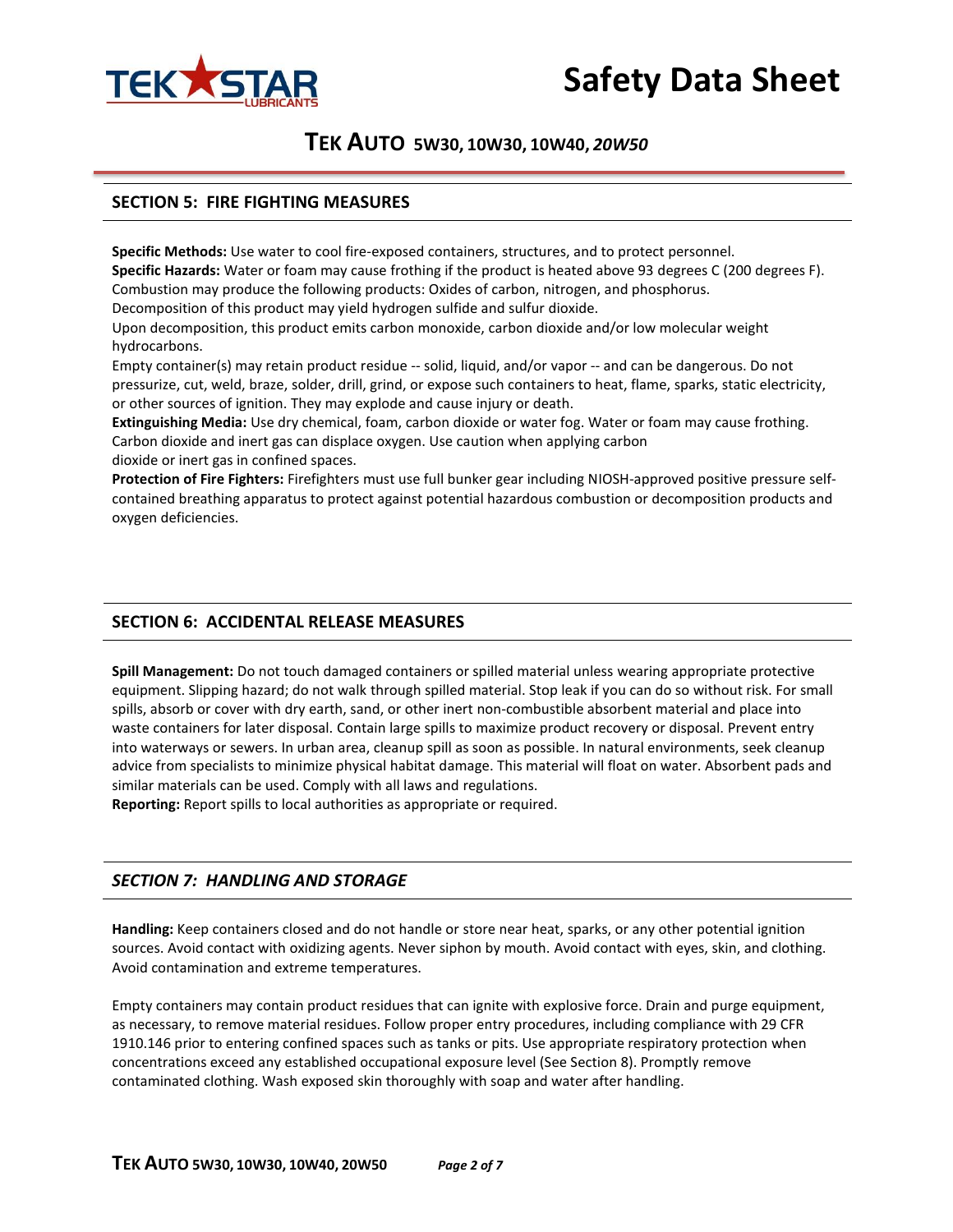

# **Safety Data Sheet**

# **TEK AUTO 5W30, 10W30, 10W40,** *20W50*

Do not pressurize, cut, weld, braze solder, drill, grind or expose containers to flames, sparks, heat or other potential ignition sources. Protect containers against physical damage. Consult appropriate federal, state and local authorities before reusing, reconditioning, reclaiming, recycling or disposing of empty containers and/or waste residues of this product.

**Storage:** Keep container tightly closed. Store in a cool, dry, well-ventilated area. Store only in approved containers. Do not store with strong oxidizing agents. Do not store at elevated temperatures. Avoid storing product in direct sunlight for extended periods of time. Storage area must meet OSHA requirements and applicable fire codes. Consult appropriate federal, state and local authorities before reusing, reconditioning, reclaiming, recycling or disposing of empty containers or waste residues of this product.

## **SECTION 8: EXPOSURE CONTROLS/PERSONAL PROTECTION**

#### **GENERAL CONSIDERATIONS:**

Use good personal hygiene practices. Wash hands and other exposed skin areas with plenty of mild soap and water before eating, drinking, smoking, use of toilet facilities, or leaving work. DO NOT use gasoline, kerosene, solvents or harsh abrasives as skin cleaners. Since specific exposure standards/control limits have not been established for this product, the "Oil Mist, Mineral" exposure limits shown below are suggested as minimum control guidelines.

#### **ENGINEERING CONTROLS:**

Provide exhaust ventilation or other engineering controls to keep the airborne concentrations of mists and/or vapors below the recommended exposure limits (see below). An eye wash station and safety shower should be located near the work-station.

#### **PERSONAL PROTECTIVE EQUIPMENT**

Personal protective equipment should be selected based upon the conditions under which this material is used. A hazard assessment of the work area for PPE requirements should be conducted by a qualified professional pursuant to OSHA regulations. The following pictograms represent the minimum requirements for personal protective equipment. For certain operations, additional PPE may be required.

**Eye/Face Protection:** Safety glasses equipped with side shields are recommended as minimum protection in industrial settings. Wear goggles if splashing or spraying is anticipated. Wear goggles and face shield if material is heated above 125°F (51°C). Have suitable eye wash water available.

**Hand Protection:** None required for incidental contact. Use gloves constructed of chemical resistant materials such as heavy nitrile rubber if frequent or prolonged contact is expected. Use heat-protective gloves when handling product at elevated temperatures.

**Body Protection:** Avoid prolonged or repeated skin contact. Use clean protective clothing if splashing or spraying conditions are present such as long-sleeved garment. Remove oil contaminated clothing and launder before reuse. Heavily contaminated clothing and leather goods should be removed promptly and cleaned or discarded.

**Respiratory Protection:** If engineering controls do not maintain airborne concentrations to a level which is adequate to protect worker health, an approved respirator must be worn. Respirator selection, use and maintenance should be in accordance with the requirements of OSHA Respiratory Protection Standard 29 CFR 1910.134 and/or Canadian Standard CSA Z94.4.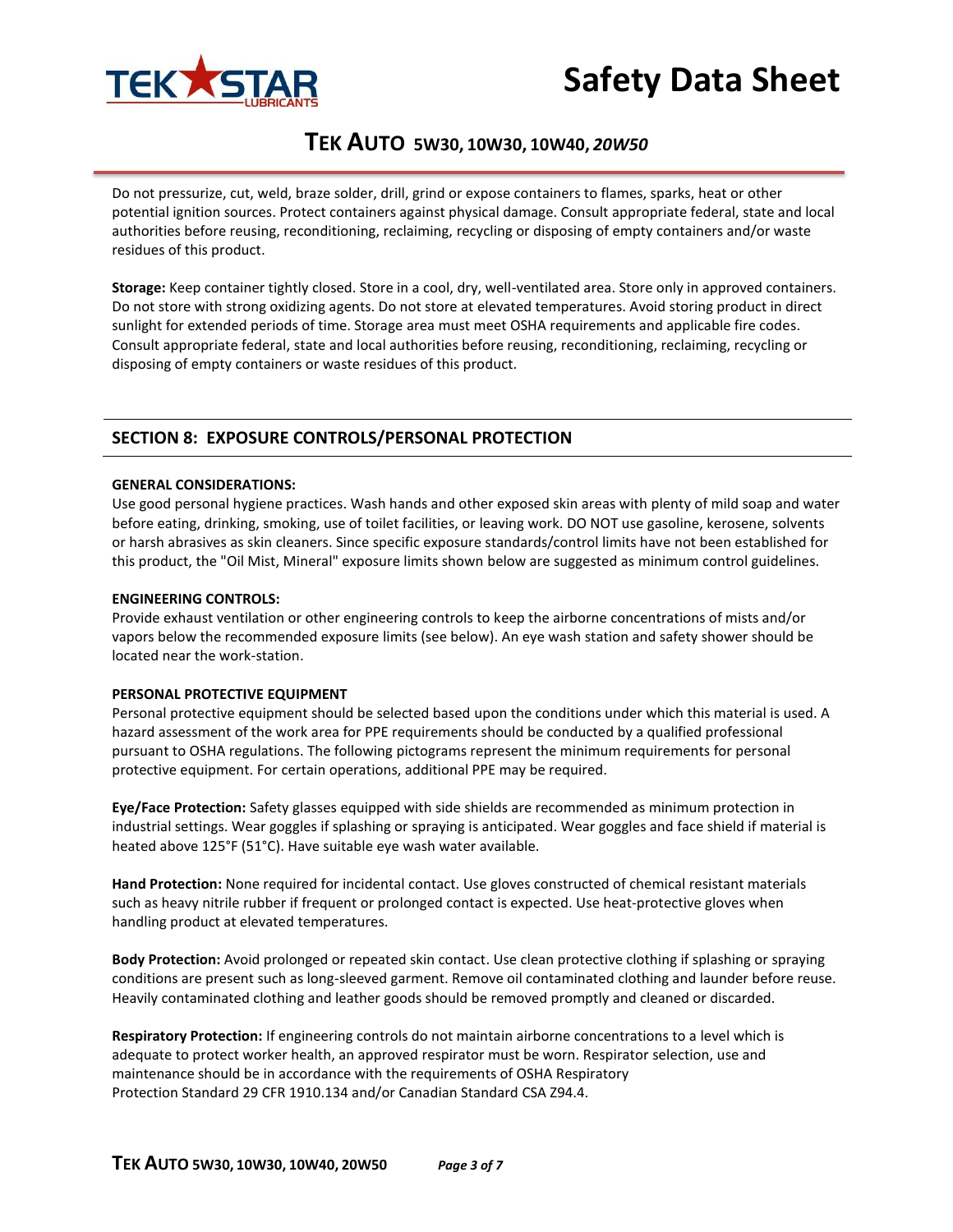

### **Occupational Exposure Limits:**

| Component                              | Agency      | <b>TWA</b> | <b>STEL</b> | Ceiling | Notation |
|----------------------------------------|-------------|------------|-------------|---------|----------|
| Highly refined mineral oil (C15 - C50) | ACGIH       | 5 mg/m $3$ | 10 mg/m $3$ | $- -$   | $- -$    |
| Highly refined mineral oil (C15 - C50) | <b>OSHA</b> | 5 mg/m $3$ | $- -$       | --      | $- -$    |

Consult local authorities for appropriate values.

## **SECTION 9: PHYSICAL AND CHEMICAL PROPERTIES**

**Attention: the data below are typical values and do not constitute a specification.**

**Color:** Amber **Physical State:** Liquid **Odor:** Petroleum odor **pH:** Not Applicable **Vapor Pressure:** <0.01 mmHg (<0.01kPa) @ 100 °C (212 °F) **Boiling Range:** Not available **Melting/Freezing Point:** Not available **Volatility:** Negligible volatility **Solubility:** Negligible solubility in cold water. **Specific Gravity:** 0.86 (Water =1) **Viscosity (cSt @ 40°C):** 9.82 **Flash Point:** Open cup: 244°C (471°F) (Cleveland.). **Additional Properties:** Gravity, ºAPI (ASTM D287) = 32.9 @ 60º F Density =  $7.17$  Lbs/gal. Viscosity (ASTM D2161) = 316 SUS @ 100º F

## **SECTION 10: STABILITY AND REACTIVITY**

**Chemical Stability:** This material is considered stable under normal ambient and anticipated storage and handling conditions of temperature and pressure.

**Hazardous Polymerization** Not expected to occur.

**Conditions to Avoid:** Keep away from extreme heat, sparks, open flame, and strongly oxidizing conditions.

**Materials Incompatibility:** Strong oxidizers.

**Hazardous Decomposition Products**: Decomposition of this product may emit oxides of nitrogen and carbon monoxide.

Decomposition of this product may yield oxides of phosphorus.

Decomposition of this product may emit oxides of sulfur.

Irritating and/or toxic gases may be emitted upon the product's decomposition.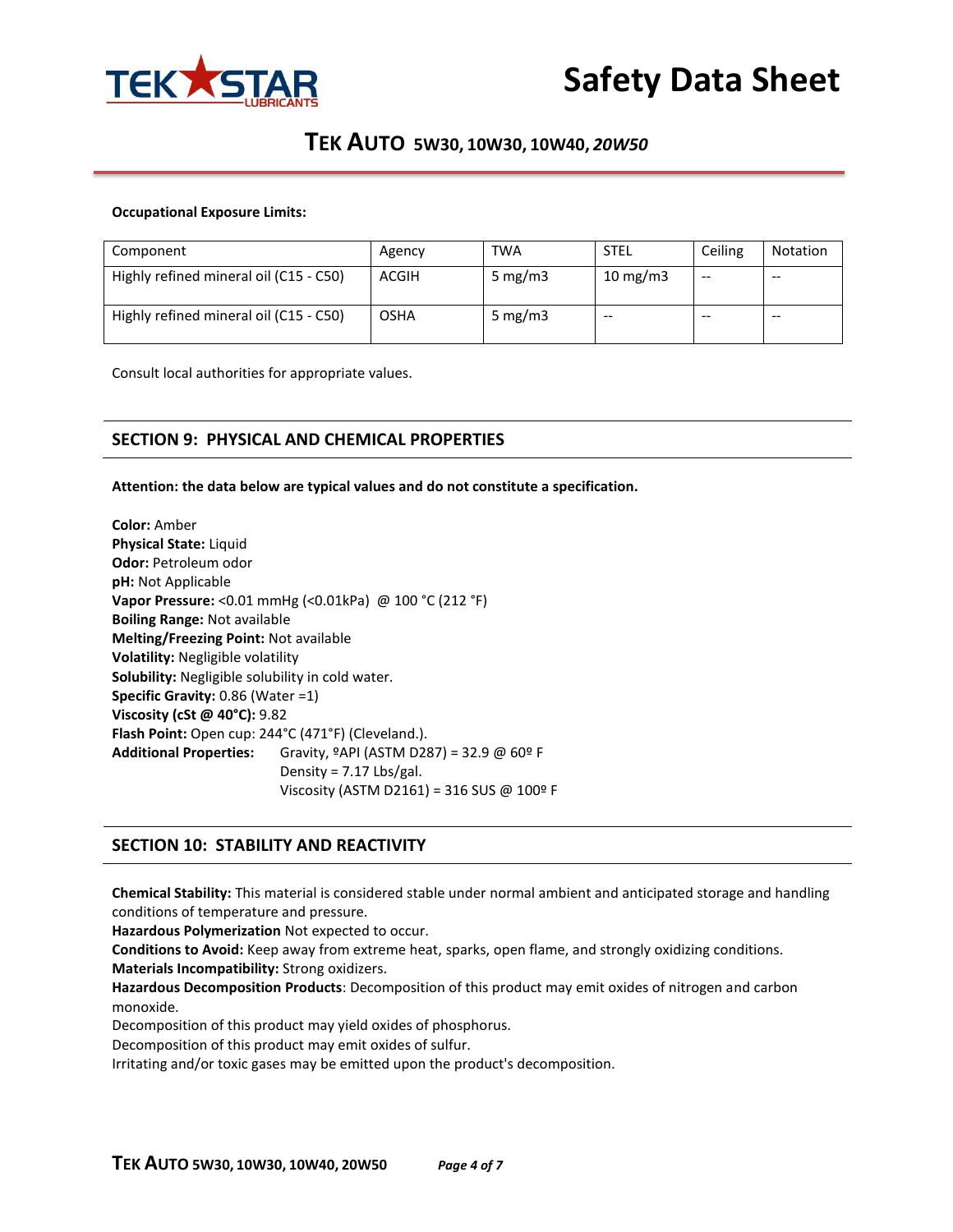



## **SECTION 11: TOXICOLOGICAL INFORMATION**

**Inhalation:** Exposure to oil mist/fume/vapor may cause respiratory tract irritation.

**Skin Contact:** Prolonged or repeated contact with this product may dry and/or defat the skin. **Chronic (Long Term) Toxicity:** Animal testing data indicate that the reproductive effect (Testicular Atropy) from exposure to ZINC DIALKYL DITHIOPHOSPHATE is a non-specific chemical effect and is caused by stressing the animals due to severe skin irritation and weight loss.

In some laboratory animal studies ZINC DIALKYL DITHIOPHOSPHATE compounds are suspect of mutagenic effects. Continuous long term contact with used motor oil has caused skin cancer in animal tests. Base oil severely refined: Not carcinogenic in animal studies.

Representative material passes IP-346, Modified Ames test, and/or other screening tests.

## **SECTION 12: ECOLOGICAL INFORMATION**

#### **ECOTOXICITY**

Analysis for ecological effects has not been conducted on this product. However, if spilled, this product and any contaminated soil or water may be harmful to human, animal, and aquatic life. Also, the coating action associated with petroleum and petroleum products can be harmful or fatal to aquatic life and waterfowl.

#### **ENVIRONMENTAL FATE**

An environmental fate analysis is not available for this specific product. Plants and animals may experience harmful or fatal effects when coated with petroleum products. Petroleum-based (mineral) lubricating oils normally will float on water. In stagnant or slow-flowing waterways, an oil layer can cover a large surface area. As a result, this oil layer might limit or eliminate natural atmospheric oxygen transport into the water. With time, if not removed, oxygen depletion in the waterway may be sufficient to cause a fish kill or create an anaerobic environment. This material contains phosphorus which is a controlled element for disposal in effluent waters in most sections of North America. Phosphorus is known to enhance the formation of algae. Severe algae growth can reduce oxygen content in the water possibly below levels necessary to support marine life.

## **SECTION 13: DISPOSAL CONSIDERATIONS**

**Waste from Residues:** Dispose of waste material according to Local, State, Federal, and Provincial Environmental Regulation.

Empty containers may contain hazardous residues (vapors, liquid, and/or solid). Do not reuse the empty container without commercial cleaning or reconditioning.

Take used motor oils to a used oil collection center.

**Contaminated Packaging:** No consideration given when disposed of according to local, state, and Federal regulations.

## **SECTION 14: TRANSPORT INFORMATION**

The description shown may not apply to all shipping situations. Consult 49CFR, or appropriate Dangerous Goods Regulations, for additional description requirements (e.g., technical name) and mode-specific or quantity-specific shipping requirements.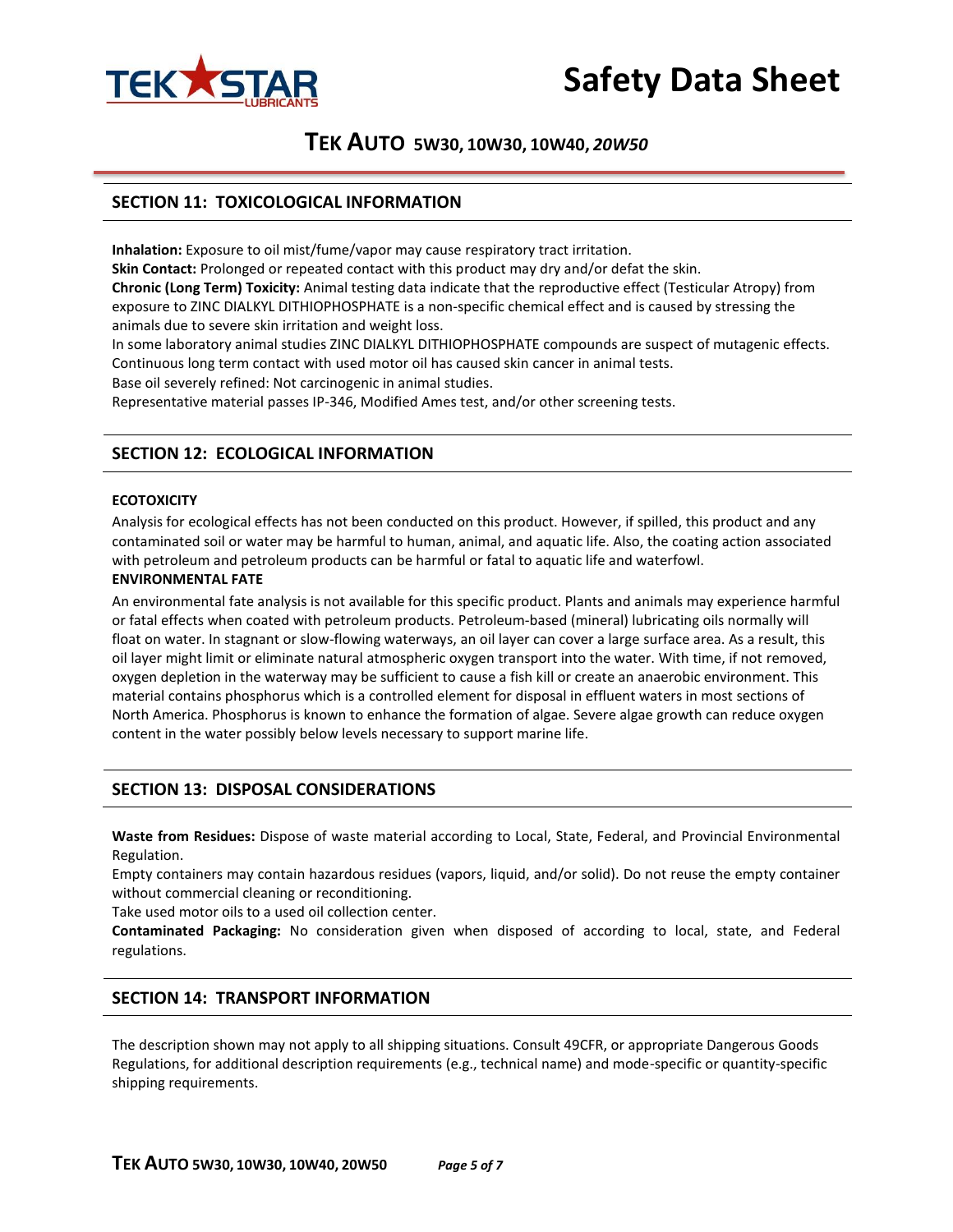



**U.S. Department of Transportation (DOT) 49 - CFR 172.101**

**US DOT Status:** Not regulated by the U.S. Department of Transportation as a hazardous material **Proper Shipping Name:** Not regulated. **Hazard Class:** Not regulated. **Packing Group:** Not applicable. **UN/NA Number:** Not regulated **Reportable Quantity:** A Reportable Quantity (RQ) has not been established for this material. **Emergency Response Guide No.:** Not applicable.

## **SECTION 15: REGULATORY INFORMATION**

**TSCA Inventory:** This product and/or its components are listed on the Toxic Substances Control Act (TSCA) inventory.

**SARA 302/304 Emergency Planning and Notification:** The Superfund Amendments and Reauthorization Act of 1986 (SARA) Title III requires facilities subject to Subparts 302 and 304 to submit emergency planning and notification information based on Threshold Planning Quantities (TPQs) and Reportable Quantities (RQs) for "Extremely Hazardous Substances" listed in 40 CFR 302.4 and 40 CFR 355. No components were identified.

**SARA 311/312 Hazard Identification:** The Superfund Amendments and Reauthorization Act of 1986 (SARA) Title III requires facilities subject to this subpart to submit aggregate information on chemicals by "Hazard Category" as defined in 40 CFR 370.2. This material would be classified under the following hazard categories: No SARA 311/312 hazard categories identified.

**SARA 313 Toxic Chemical Notification and Release Reporting:** This product contains the following components in concentrations above de minimis levels that are listed as toxic chemicals in 40 CFR Part 372 pursuant to the requirements of Section 313 of SARA: No components were identified.

**CERCLA:** The Comprehensive Environmental Response, Compensation, and Liability Act of 198 (CERCLA) requires notification of the National Response Center concerning release of quantities of "hazardous substances" equal to or greater than the reportable quantities (RQ's) listed in 40 CFR 302.4. As defined by CERCLA, the term "hazardous substance" does not include petroleum, including crude oil or any fraction thereof which is not otherwise specifically designated in 40 CFR 302.4. Chemical substances present in this product or refinery stream that may be subject to this statute are:

Zinc and Zinc Compounds, Concentration: <1%.

**Clean Water Act (CWA):** This material is classified as an oil under Section 311 of the Clean Water Act (CWA) and the Oil Pollution Act of 1990 (OPA). Discharges or spills which produce a visible sheen on waters of the United States, their adjoining shorelines, or into conduits leading to surface waters must be reported to the EPA's National Response Center at (800) 424-8802.

**California Proposition 65:** This material may contain the following components which are known to the State of California to cause cancer, birth defects or other reproductive harm, and may be subject to the requirements of California Proposition 65 (CA Health & Safety Code Section 25249.5):

Toluene: <0.0005%

**New Jersey Right-to-Know Label:** Motor oil

**Additional Remarks:** No additional regulatory remarks.